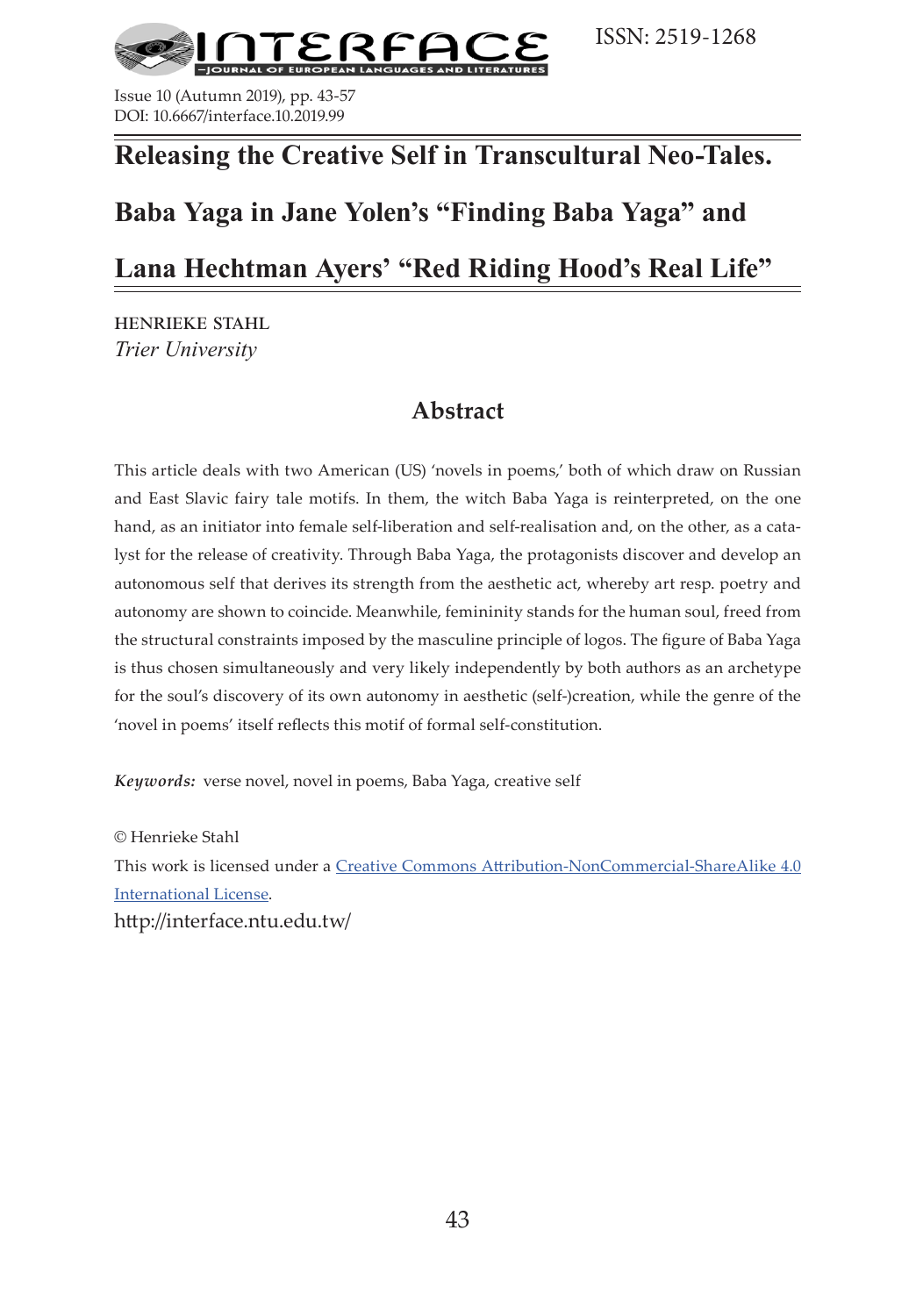## **Releasing the Creative Self in Transcultural Neo-Tales.**

**Baba Yaga in Jane Yolen's "Finding Baba Yaga"**

**and Lana Hechtman Ayers' "Red Riding Hood's Real** 

Life"

While it remains rather marginal in other literatures, in the anglophone world, especially in the United States and Britain, the hybrid genre of the verse novel is enjoying a strong upswing. In the context of this renaissance, a special genre has emerged: the novel composed of individual poems (cf. Stahl, forthcoming). Each constituent poem may vary with regard to length and composition of the stanzas as well as in the ratio of narrative sequences to genuinely lyric, dramatic, or poetic passages. 'Narrative' here refers to a dominant treatment of the object (characters and their world, plot), 'lyric' to the performative constitution of the content by the speech act, 'dramatic' to the performance of communication, and 'poetic' to the medium of language, underscored by the use of poetic and linguistic devices and the short form of the poem. Although the 'novel in poems' is normally attributed to the verse novel, it is unique in form; it also differs from arrangements of poems in cycles or books, combining the basic features of both the novel and poetry in a certain balance.

The advantage of this specialised genre lies in the fact that the plot has to be (re-)constructed from short scenes or reflections upon them and, in many cases, from the multiple perspectives of persons to whose subjectivity the poems are assigned. There is no coherent narration in the usual sense. The reader must synthesise the plot, character development, and motivation from the poems and from paratexts —such as chapter titles, epigraphs and, in some cases, ancillary poems, pre- or postfaces, and appendixes —like a puzzle or mosaic. This fragmentary and episodic arrangement is the exception in other language literatures, where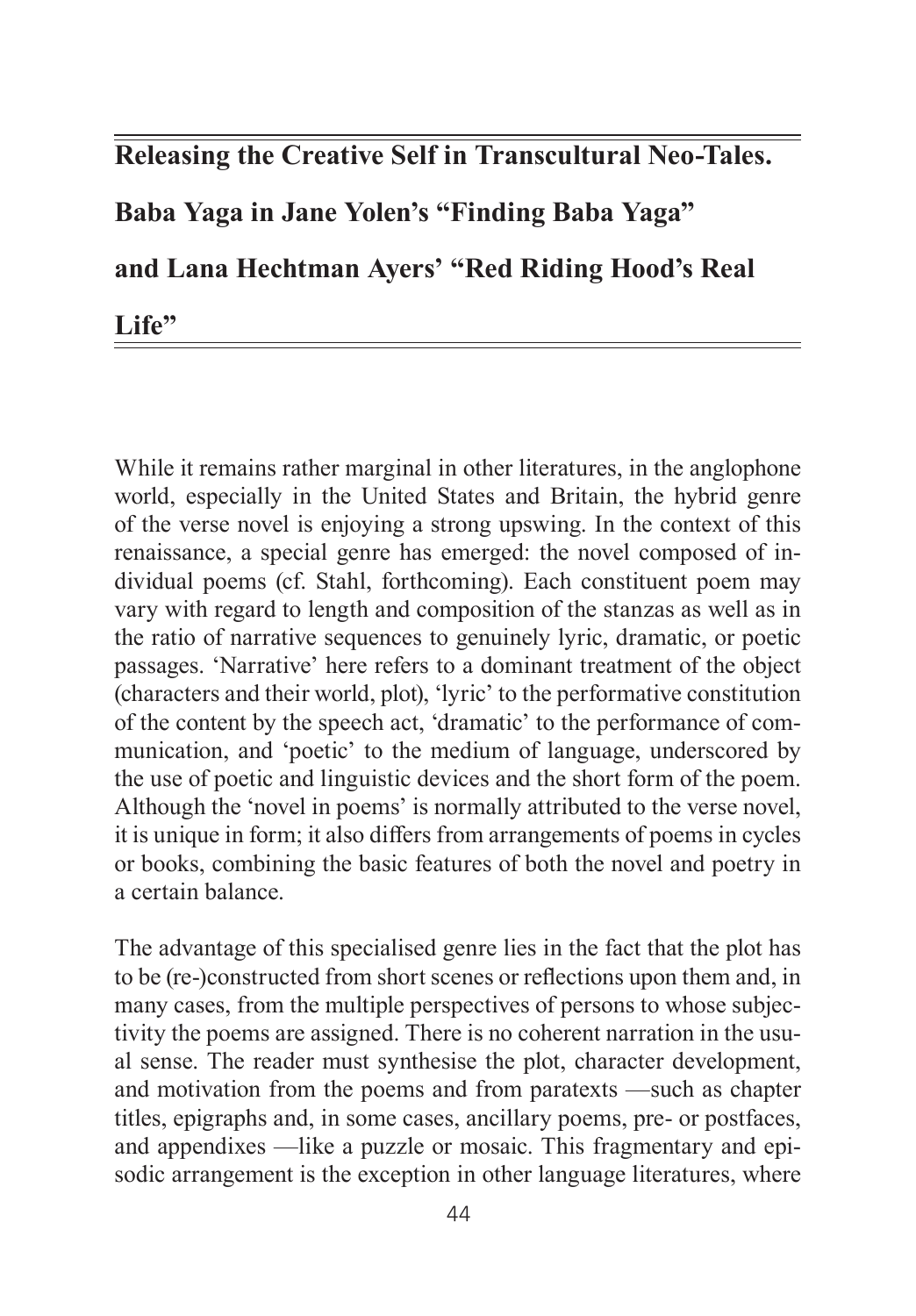it is only gradually regaining some contemporary acknowledgment. In Russia and Germany, for instance, where the novel in verse has deep 'high art' roots and is still less than widespread, the 'novel in poems' today is practically absent, whereas it is climbing the anglophone bestseller lists and enjoying notable success, among other things even in the 'low art' young adult market.

Within the young adult (YA) niche, there is another general synthetic tendency: the hybridisation of fairy tale motifs—often of foreign cultural provenance—with a 'realistically' narrated present-day world. These motifs and their functions are transformed and reinterpreted to build up a contemporary mythology that individualises archaic collective myth and at the same time engenders a supra-individual meaning. The fairy tale material is revived in transcultural hybridizations, changing the spectrum of its meanings, as established by respective traditions.

This article deals with two American (US) 'novels in poems,' both of which draw on Russian and East Slavic fairy tale motifs. In them, the witch Baba Yaga is reinterpreted, on the one hand, as an initiator into female self-liberation and self-realisation and, on the other, as a catalyst for the release of poetic or artistic creativity. Through Baba Yaga, the protagonists discover and develop an individuality that derives its strength from the creative act, whereby art and autonomy are shown to coincide. Meanwhile, femininity stands for the human soul, freed from the structural constraints imposed by the masculine principle of logos. The figure of Baba Yaga is thus chosen simultaneously and very likely independently by both authors as an archetype for the soul's discovery of its own autonomy in aesthetic (self-)creation, while the genre of the 'novel in poems' itself reflects this motif of self-constitution.

## **1 Baba Yaga - old and new, again and again**

Baba Yaga is perhaps the most famous figure in all of East Slavic folklore, traditionally appearing in fairy tales about magic (cf. Jones 2004/2010). Her roots go back to Slavic mythology, where she has her archetype in the goddess of death, who guards the threshold to the af-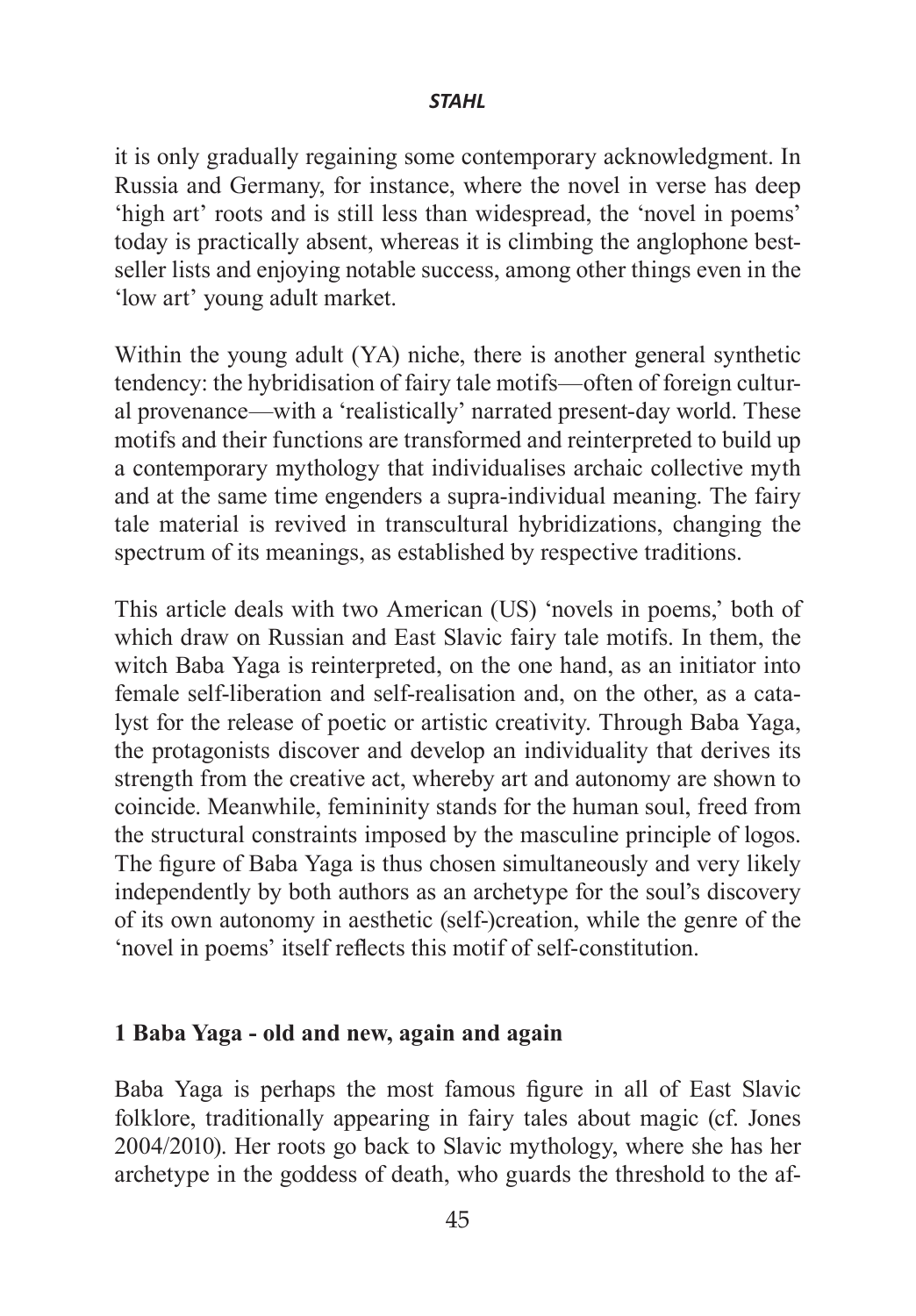terlife (Johns, 2010, pp. 27; 16).<sup>1</sup> The latter is reflected in her hut, which stands in the forest on chicken legs and is able to move, hinting at an ancient Slavic burial rite. Her fence, made of human bones and skulls, and her cannibalism (she eats children and young men) emphasise her deadly power. Although she is imagined as an old and ugly hag, she also possesses sexually suggestive attributes that connote transformation and new beginnings: e.g., she travels using a mortar and pestle, which, as is well known, crushes seeds.<sup>2</sup> She is also a sorceress who possesses the ability to change her outward form or enchant objects. As a threshold figure (Johns, 2010, p. 3), her function is to initiate the hero, to whom she gives advice or an important magic item or with whom he must do battle in order to proceed.

In present-day music and literature, but also in comics and film, Baba Yaga's territory has expanded beyond her East Slavic homeland along with a revival of the witch motif more generally. The latter, which has been in use by feminist movements since the 1960s, became a rallying figure for the self-determined free woman in juxtaposition to the 'traditional,' system-compliant functionalisation of the witch as a dread spectre (Calla, 2018). In more recent years, the witch has again been used as a figure for positive self-identification —for instance, in the 2017 founding of Witch Bloc Paname (Paris), which attracted international media attention.

In 2015, Russian-American writer Taisia Kitaiskaia began a reinterpretation of the witch motif in the US, transforming it into the prototype for female writing: "To write, then, is to make magic. And so it follows that to be a female writer is, in fact, to be a kind of Witch".3 Kitaiskaia also specifically picked up the motif of Baba Yaga and, through her widely viewed internet project *Ask Baba Yaga* (founded in 2015 and published in book form in 2017), incorporated it into American women's literature as a symbol of the ambivalence of female creativity. For Kitaiskaia,

<sup>1</sup> There is a wide range of interpretations of Baba Yaga's origins. For this reason, "the word 'witch' does not describe Baba Yaga in all her complexity and richness." (Johns, 2010, p. 2).

<sup>2</sup> Baba Yaga is "the death of human beings and nature", but also "associated with the fertility of earth, marriage, and birth" (Johns, 2010, p. 19).

<sup>3</sup> Cf. the foreword by Grossman (2017, p. 5).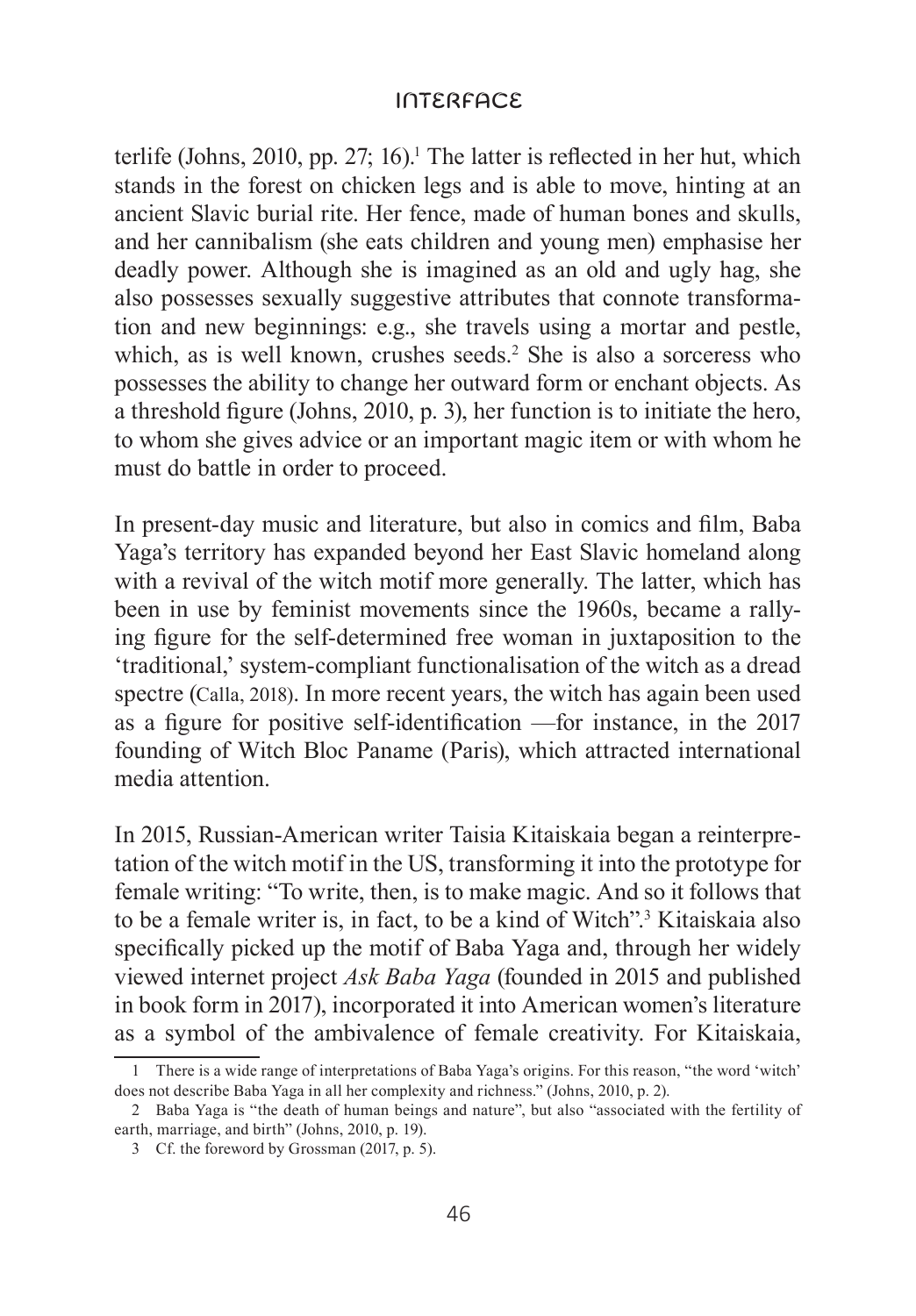what is significant about the witch, especially Baba Yaga, is that she stands for the transformative, dynamic power of creativity, which both destroys and gives life; she is understood as a "female archetype that has power in its own terms" and as "a change agent" (Grossman, 2017, p. 5). In this article, we will analyse two such examples of the Baba Yaga motif in its contemporary deployment.

## **2 Jane Yolen: Baba Yaga, the "inner witch"**

Jane Yolen, an American writer with Russian-Jewish roots, studied Russian as a minor subject in college (Scholastic, 2019).<sup>4</sup> In many of her works, she not only uses magic motifs but also European fairy tales, in which the Russian tradition plays a central role. She published an illustrated children's book, *The Flying Witch,* based on Baba Yaga, in 2003; but Baba Yaga also figures in her adult-oriented poems and other works. Of these, the most significant is *Finding Baba Yaga*. Yolen herself defined it as "a short novel in verse," but the book is presented in the specialised form of a 'novel in poems.' Individual poems included in the book have been published separately since 2015. In interviews, Yolen talks about the ambivalent fascination she developed with Baba Yaga since childhood. Her appreciation of Baba Yaga oscillates between nightmare and admiration, because the motif combines destruction with vitality. Baba Yaga is, for her, "the strongest and greatest witch in the world," with whom she identifies as a writer: "*So from the time I was about eight years old, I wanted to be Baba Yaga, gnashing my iron teeth"* (BookTrib, 2018). The "anarchic" life force of the witch and her mental autonomy ("she always says what she thinks" [BookTrib, 2018] ), which Yolen emphasises, are presented in this book as the source of poetic creativity. Baba Yaga is raised to the archetype of female writing. Yolen also refers to Taisia Kitaiskaia's interpretation of the witch in her internet project *Ask Baba Yaga* (Kitaiskaia, 2017) and identifies Baba Yaga directly with Kitaiskaia (Yolen, 2018, pp. 12, 120).

<sup>4</sup> Additional information is available at BookTrib (2018).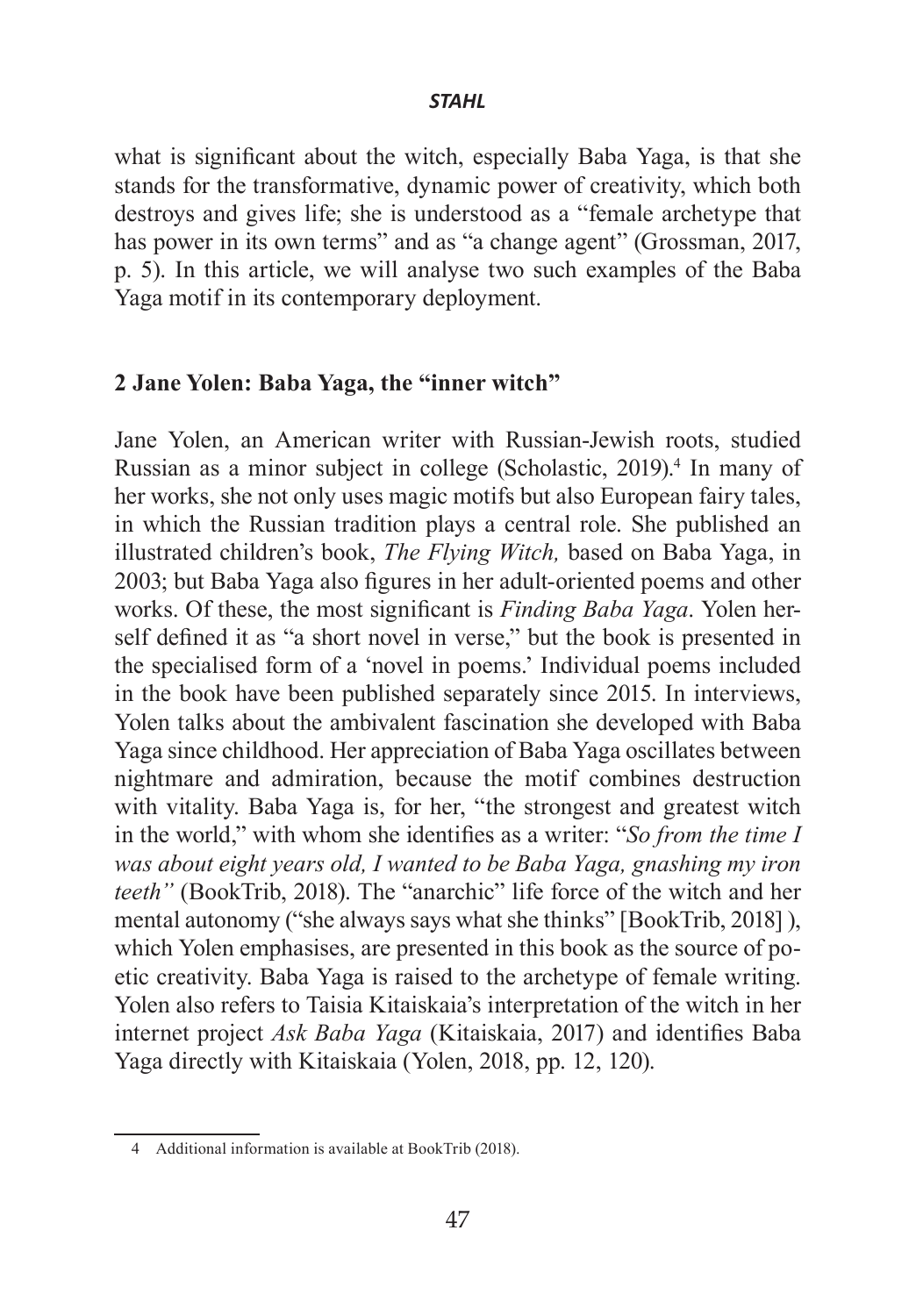Yolen's book consists of thirteen parts: nine chapters of poems attributable to the protagonist (an adolescent girl), a prologue and epilogue of unmarked attribution but pointing to the author herself, and two other paratexts: a foreword and a didactic "Reading Group Guide" explicitly in the voice of an external author. The poems describe, in a diary-like form, the girl's escape from her parents' house to the hut of Baba Yaga. The aim of the girl's quest is to find herself, which coincides with her becoming a poet. She writes about her "path": "I am becoming a poet. / I am thinking in metaphors. / I am walking through a poem." (Yolen, 2018, p. 52) At the end of the novel, the girl is the heiress to Baba Yaga, whose mission is to tell the 'truth by lying,' i.e., to be a poet: "I've learned to write poetry, telling the truth / through metaphor, simile, straight-forward lies." (Yolen, 2018, p. 127). Finding words and creating worlds from them is the magic of the witch. Accordingly, the novel is self-consciously logocentric—"Things always come back / to the word" (Yolen, 2018, p. 40)—and uses a self-reflexive poetic language instead of prose speech.

The girl's journey involves the repeated crossing of borders (leaving her house, the city, crossing natural boundaries like a river) and is presented with allusions to alchemical symbolism (washing-up as purification, defeat of fire). It leads her from Putrefactio to Conjunctio and culminates in the "finding of Baba Yaga" as the "inner witch." The old and the young woman form an "odd, the oddest" Conjunctio, in which the girl has arrived at her real "home": "We are like an old couple now, an odd couple, / the oddest. Are we sisters? Cousins? / Mother and child? It doesn't matter ,/ for I crossed tundra, taiga, major highways, / nineteen stones and a meadow / to find this home" (Yolen, 2018, p. 127).

This Conjunctio involves, on the one hand, the girl's native talent as a poet (her genius) and, on the other hand, the necessity of an education (Baba Yaga as mentor): "Witches are made, not only born. / […] We pass on our genius / as well as our genes" (Yolen, 2018, p. 131). The creation of poetry is thus presented as a process of endless learning and new trials. It is about acquiring the ability to ask questions, to listen, and to perceive the—referring to Baudelaire—correspondences of the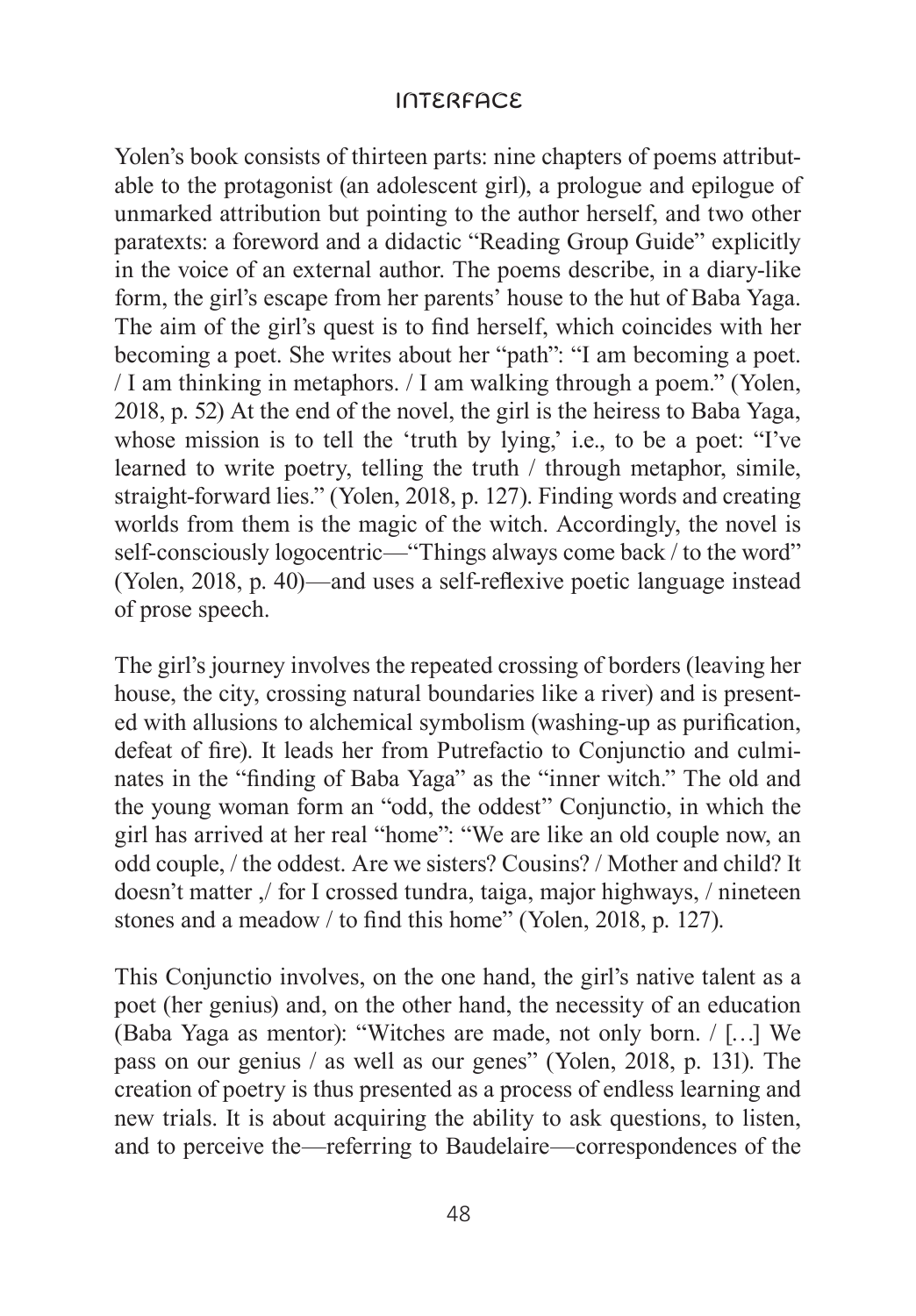language of the 'forest' (i.e., the unconscious): "This is a place of correspondence […] I need to learn how to frame a question. / I need to learn how to listen" (Yolen, 2018, p. 48). Furthermore, to be a poet demands that one be ready to face new and troubling experiences and to accept injuries (Baba Yaga herself is injured by Kostchai the Deathless and weeps a flood of tears for the loss of her daughter).

To be a poet-witch also presents a third way beyond the antinomies of a patriarchally structured world. At first glance, the novel draws upon the pattern of Apollonian-Dionysian opposition: the paternal "logos" —the word as order, norms, and rules but also sterility— is opposed to the "bogus" —impure speech— as well as the 'dirty' but fertile counter-world of witchcraft and of art: "Good words, *logos* he [father] calls it, / God's words in the beginning. […] But bad words, he calls *bogus*, / confusing anger with sin. […] Swearing can be held too tight in the heart, / Speaking it aloud, an artefact, an art" (Yolen, 2018, p. 21).

This contrast is reflected in the novel's language itself, which plays with Russian-language infusions and allusions. Russian is explicitly introduced as the language of cursing (swear words), which Baba Yaga praises: "*Try these*, she says. / *Mudak, suka, dik*" (meaning: "asshole," "bitch," and the third word, which is a bilingual pun—both English "dick" and Russian "wild") (Yolen, 2018, p. 102). The poetic composition proves Baba Yaga sublimely right and turns the speech of the father on its head. His pejorative "bogus" contains the Russian word for "God" ("*bog*"), which also appears explicitly on the next page in English: "the Goodest Word, the God-est Word". Here, again, a Russian word is sublimely present: "est" – "is", resulting in "the God-is Word" or "God is the Word," in a reversal of the beginning of the Gospel of John ("The Word was God," John 1:1). Cursing is a denial of the given order and thus contributes to the release of the creative self, which finds its strength in resistance.<sup>5</sup> In the end, the girl acquires her own language and truth: "great magic" means "telling my own truth" (Yolen, 2018, p. 118). Subordination to the transcendent truth of God is thus suspended,

<sup>5</sup> The name of the Baba Yaga is connected with Slavic words meaning "anger", "rage" or "strength, force", but also with "disease, illness" and some other words (see in detail: Johns 2004/2010, p. 10).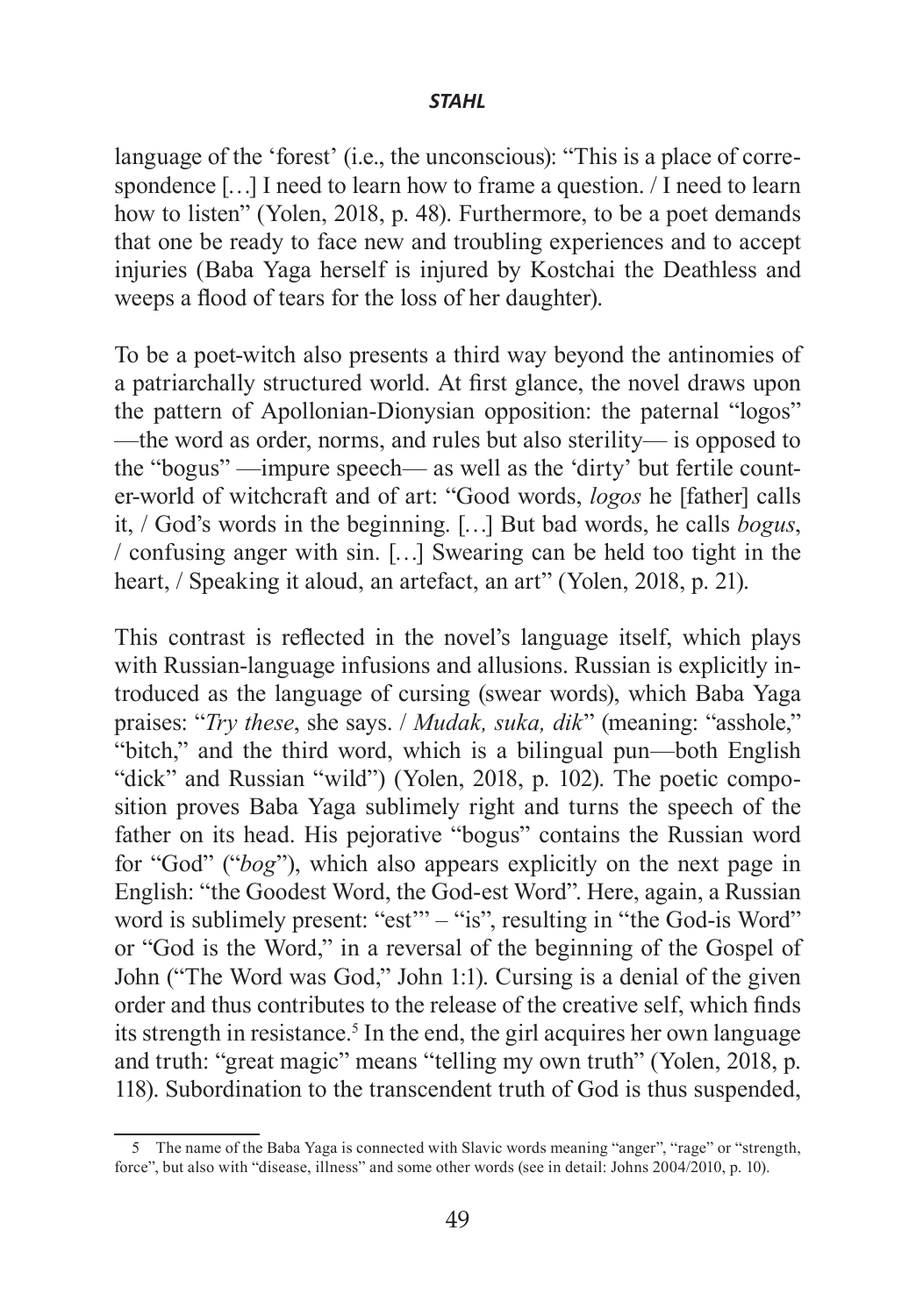as much as the patriarchal ratio.

Upon closer inspection, however, it becomes apparent that, in the 'novel in poems,' the binary oppositions on which the world of the father is based are themselves transcended; for the world of Baba Yaga is its antithesis only from the perspective of that world. In itself, however, it exceeds such duality as a structural principle of rational order, formally constituting itself as a third. This can be seen on multiple levels: the nine chapters thematically form 3x3 units, mirrored around the fifth chapter; they are supplemented by three paratexts and the didactic instructions for analysis, which breaks up the closed 4x3 composition (13 is the number of the witch). Figures are introduced in shifting constellations of three, which conflict and thus constantly alternate (father-mother-child; Vasilisa-prince-protagonist; Baba Yaga-protagonist-Vasilisa). The 'third' principle is the disturbance of the binary order, which 'shifts' it and thus opens it to change.

This shifting as a transgression of established orders is the essential principle of Baba Yaga, as her attributes in the story also illustrate: her hut rotates constantly and is depicted as the "head" and seat of poetic creation; her mortar and pestle serve as a flying vehicle and stand for the fact that, in movement, the grains of reality are crushed and thus made suitable for poetic transformation; her destructive force is represented by her iron teeth, with which she devours little boys, the heirs to the patriarchal order, while her "pen" —in the role of a female phallus passes on the creative power of transformation to the protagonist: "but the memory of creation is here / in my fingers, as they hold fast / to the feather weight / of Baba Yaga's pen" (Yolen, 2018, p. 119).

These fairy tale motifs are used in the novel as images for the processes of consciousness. Thus, the hut of Baba Yaga is also explicitly called "Nowhere" ("A Long Walk to Nowhere," [Yolen, 2018, p. 38]), which one only reaches if one shifts one's consciousness "around the corner": "Just turn a corner of your mind, / and it's there" (Yolen, 2018, p. 38). In a metaphorical way, it is said that the ordinary hierarchical order must be reversed in order to expose the non-place of pure becoming, of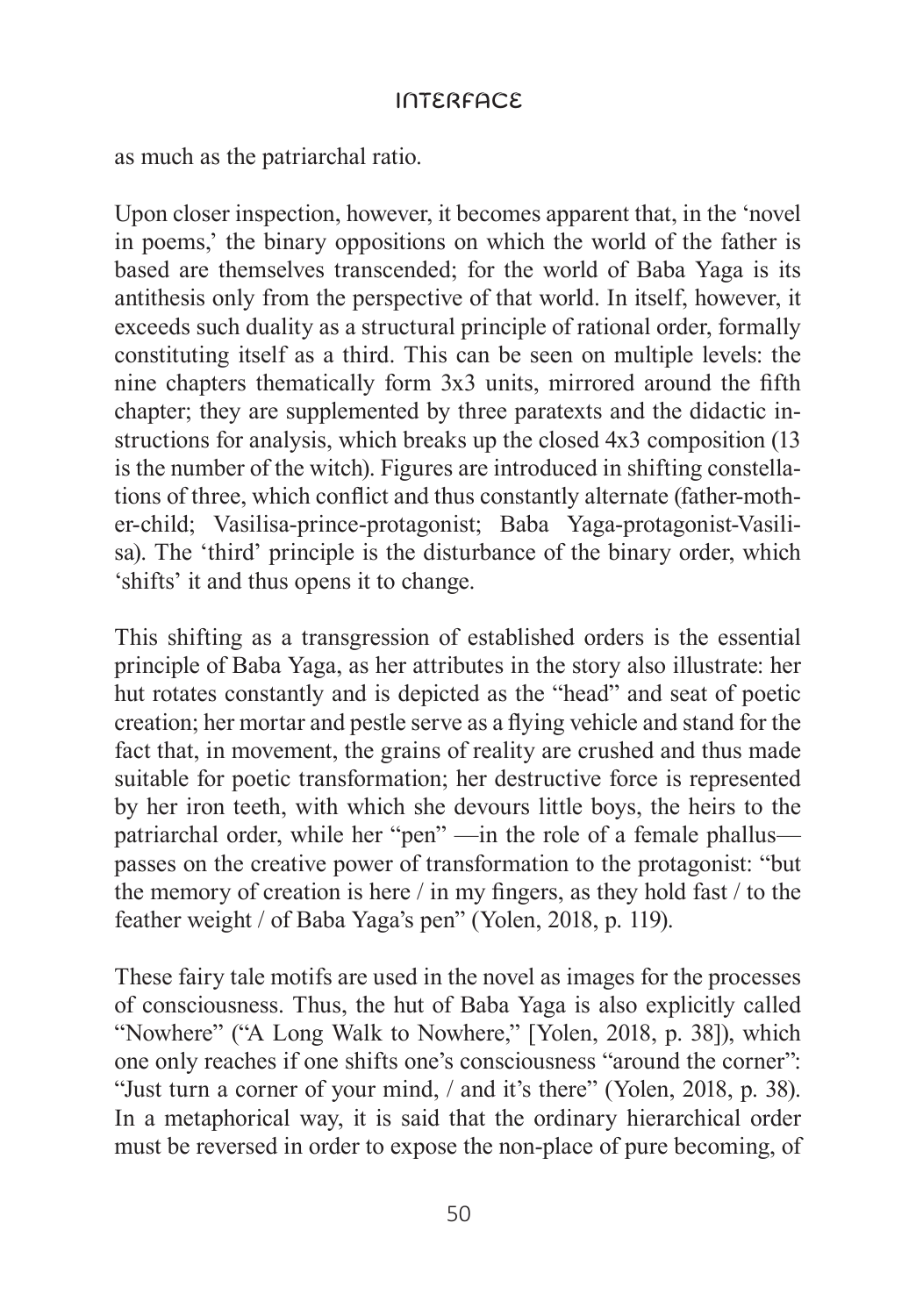creativity, in the moment of shifting, of transition. The quality of this third world of Baba Yaga or creativity is "ever after" to be in transition and lives in the expectation of constant disturbance, displacement, and transformation. Thus, the two women expect a third, Vasilisa, the lost ideal, to return to their lives, wounding them again and again: "*Will she come back?* I whisper. / *Bad pennies always do*, she tells me. / Then, finger against her nose, adds: / *She'll break your heart all over again.* // [...] *Not when you want her, but when you don't*" (Yolen, 2018, p. 123).

Accordingly, Baba Yaga is not simply a counter-image of the father's world of ordered consciousness, but rather a place of constant transformation. Tradition, as that which has already become, is deconstructed, analysed, reassembled, and thereby made her own. For this reason, the young protagonist learns in the last poem of the last chapter to analyse literature from different cultures, especially Russian and American, and from both 'low' and 'high' literature. As a "witch-poet," she is an eternal learner.

The 'novel in poems' itself implements this principle: seemingly 'found' materials are removed from context, compositionally reorganised, and transformed into a new story. And it is precisely this task that the book presents to the reader, who is asked in the "Coda" to "tell this story" in turn: the book concludes with a guide to analysis as a first step towards appropriation in the form of continued writing. The two framework poems, "You Think You Know This Story," focus on the free appropriation of inherited material in literature and life and invite the reader to do the same: "You want to tell this story, / perhaps now you will" (Yolen, 2018, p. 131). Individualisation happens for Yolen through creative appropriation: "Until it's my own" (Yolen, 2018, p. 131).

In her 'novel in poems,' Yolen uses the Baba Yaga material to tell a new fairy tale that identifies creative force with the image of the witch. This creativity releases the self, which has to transcend norms and rules in order to fashion its own and, in turn, overcome them as well. Only then does it realise its essential principle, which Yolen regards as life force and, thus, as constant becoming and passing away, as a capacity for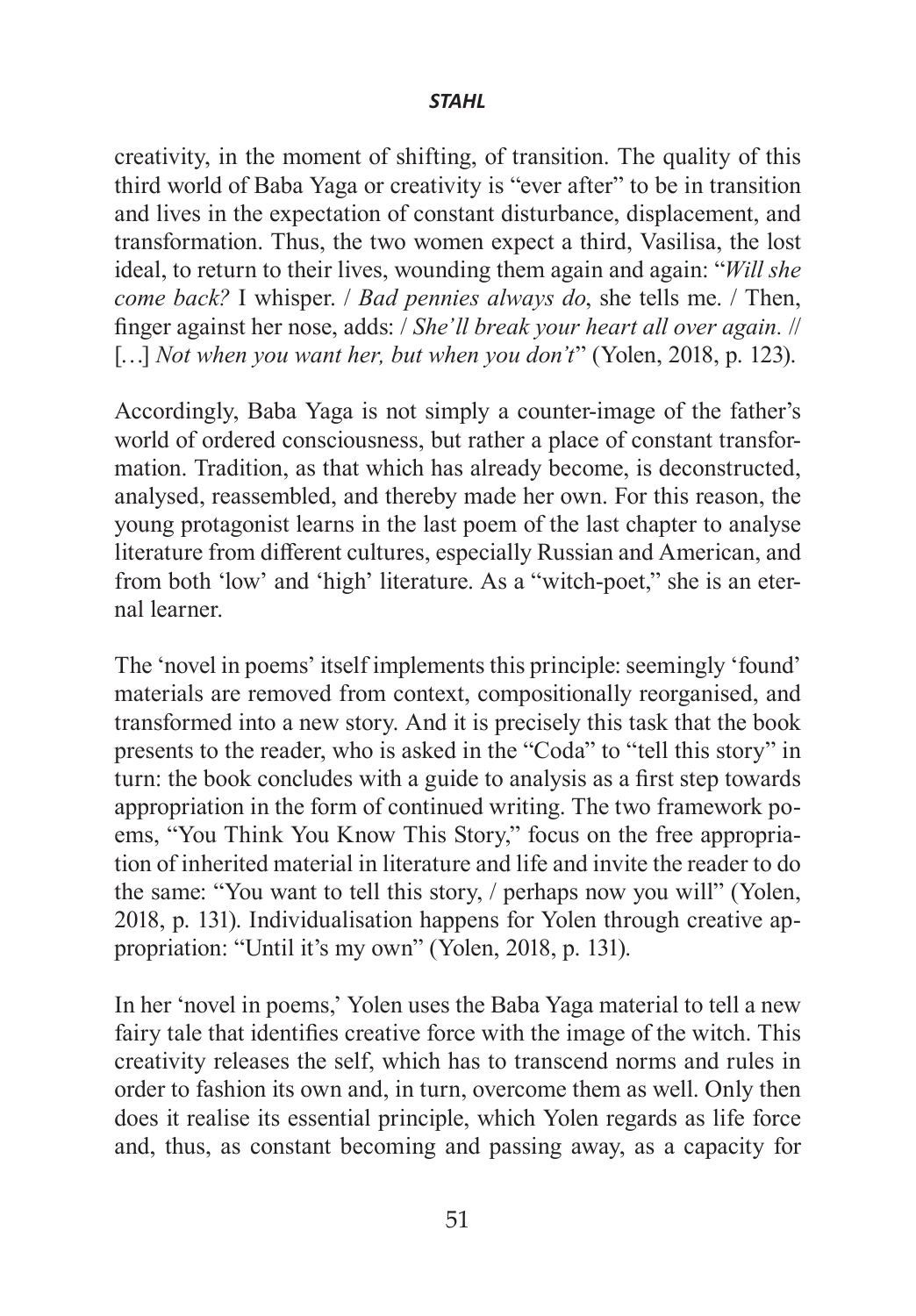transition. She simultaneously understands this creativity as an inner human form of the divine. The protagonist imagines poetry in analogy to the Holy Communion: "*Come to the altar of the book, / open your heart, take in the story / It's a transubstantiation, / as great as any you believe in."* (Yolen, 2018, p. 118). In the release of creativity, which is at the same time individuation, Yolen realises the actual power of God in man. The "memory of creation" in the poet is the memory of God's creation (Yolen, 2018, p. 119). This power, however, is at the same time the other side of God—'deus inversus,' magical witchcraft—because by shifting what has already become, it is always a process of the simultaneous undoing and transformation of the divine order. The witch is the eternal transformation of life, activated and used by the creative self, and her nature is ambivalent, divine and not divine at the same time: "Baba Yaga represents the ageless life force" (Yolen, 2018, p. 11).

## **3 Lana Hechtman Ayers: Between Baba Yaga and Wolf**

In Lana Hechtman Ayers' *Red Riding Hood's Real Life*, which can also be characterised as a 'novel in poems,' Baba Yaga is combined with German fairy tale motifs. Its protagonist is an adult woman in her early thirties named Eve Red Riding Hood. Her self-discovery as an independent artist is not only initiated by Baba Yaga, who sometimes overlaps with the grandmother of the German fairy tale but also by the Wolf. Here, Baba Yaga is, first of all, a traditional symbol for the emancipation of women, who, like the protagonist at the beginning of the novel, are only instrumentalised as a function of family and society: "We inherited the broom […]. To sweep, sweep, sweep […] We were told to sweep and be grateful. […] But could we dance in the rain / splatter paint on a canvas, / without being called selfish witch or insane?" (Ayers, 2017, p. 133). The woman who refuses these roles exposes herself to "hellfire" and breaks with the order of society: "my polite apology to society / for being female was over. / I'd become author of some new / inscrutable ever after. Hellfire was to come our way […]" (Ayers, 2017, p. 120). Baba Yaga asks the protagonist to become self-determined and to find her own way: "Take my advice […] Teach your chicken-legged / house to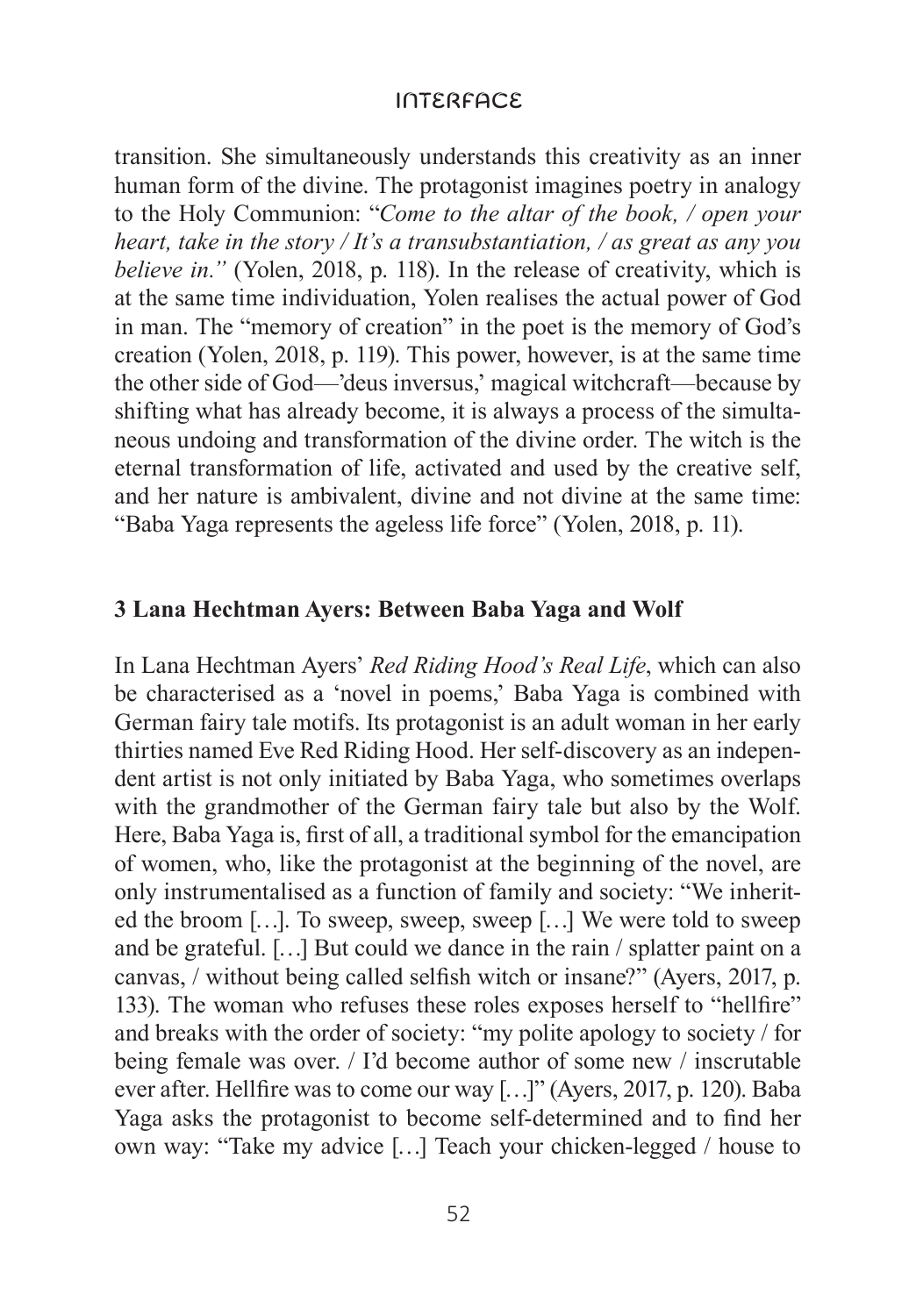dance. / A man will just keep you down" (Ayers, 2017, p. 27); "Live your story, missy,  $\frac{\prime}{\prime}$  your own – not mine" (Ayers, 2017, p. 28).

The protagonist carries the seed of her individual creativity hidden under "seven veils," which she sheds, like Oscar Wilde's Salome (in that novel, too, self and creativity are two sides of the same coin). Self-knowledge coincides with the release of her talent as an artist: "self-knowledge […] was a seed already alive / in me that begun to sprout / the day I ventured out / to the art museum" (Ayers, 2017, p. 158), where she first encounters the Wolf. However, the germination of the seed needs stimulation. This is what the Wolf gives her, who, as a lover, releases her from marriage and introduces her to art as her mentor and master. At first, he is the embodiment of what the protagonist is yet to become: "Being a creative spirit, / the Wolf excels at one thing // especially – individuality" (Ayers, 2017, p. 96). The Wolf gives her the consciousness of her creative self for the first time: "Oh, that Wolf, / I wouldn't take a moment of us back. / You made me conscious of the fact that I / contain multitudes, more fathoms than the sea" (Ayers, 2017, p. 162).

However, the protagonist finally moves beyond the Wolf: he needs her as his "Muse" (Ayers, 2017, p. 181), but she detaches from him in order to find herself. The protagonist discovers more and different depths within herself than the Wolf possesses, and she separates from him in order not to become dependent on a man again: "Should I have been more clear / with the Wolf about my fear of losing // not only him, but my newfound sense of self? […] I must trust my intuition more, not second guess" (Ayers, 2017, p. 162). She subsequently finds the Wolf inside herself—"her artist animus" (Ayers, 2017, p. 163) in the sense of C. G. Jung: "When I staggered upon a wolf animus / inside me, I embraced my wildness, / went deeper into my own dark side. // I can be sweeper no more, weeper no more, […]" (Ayers, 2017, p. 134).

After her separation from the Wolf, she meets a human-sized wolf in the depths of the forest, the image of her unconscious, who then transforms into Baba Yaga. The wolf is only one of Baba Yaga's manifestations, because, as Red recognises: "Wolf is more anima / than he is masculine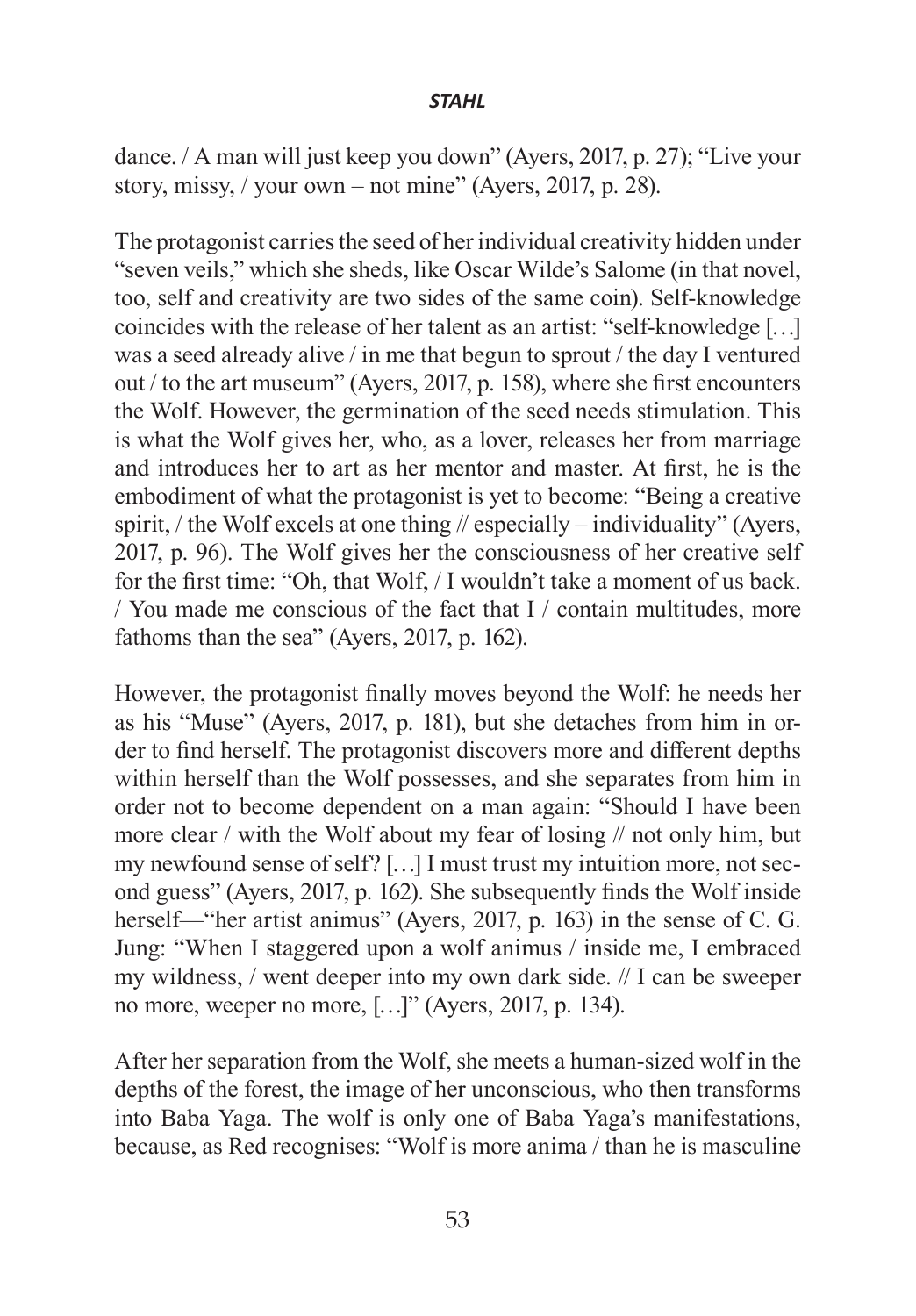male" (Ayers, 2017, p. 165). However, the real essence of Baba Yaga is not her appearance as a witch but her next transformation into a pile of bones in the moonlight. This is where the central initiation takes place. The protagonist collects some of these bones; only this symbol of being reduced to death gives her new life: she suddenly feels "energized" (Ayers, 2017, p. 156). With these bones, she follows the way home intuitively—i.e., to her actual self (Ayers, 2017, p. 157). The bones symbolise for her the essence of herself ("These bones are truth, / are essence"; "Harrow every bone, and by this / know myself to the marrow" [Ayers, 2017, pp. 163, 164]).

From now on, she carries both Wolf and Baba Yaga within her, and, at the same time, she has overcome them, because she sets herself free as her own female deity. With the "seven veils," she puts down images that have determined her. Merging symbols of ambiguous goddesses from different mythologies, she becomes her own deity: "seven powerful feminine identities / midwifing into one - / this one - / this new Red / I am becoming" (Ayers, 2017, p. 159). Her goddess realises itself in "wolf-woman configurations" (Ayers, 2017, p. 164) (the Wolf is hidden in each of her paintings). She has found in the deep forest her own individual archetype as a "timber-wolf-woman spirit" ("where forest / deepens with Limber pine and timber-wolf-woman spirit" [Ayers, 2017, p. 167]).

After she has become "whole" in herself, she can meet the Wolf again after many years, aged and with grey hair, in order to become his partner on an equal footing. Baba Yaga has fulfilled her function as an initiator into self-knowledge, and, now, as a lonely old woman, she becomes the counter-image of love between the two artists: "Only Baba Yaga, unpartnered, remains unchanged, / alone in the woods in her chicken-legged home, / scheming ways to trick the lovelorn / into doing her terrible bidding" (Ayers, 2017, p. 211).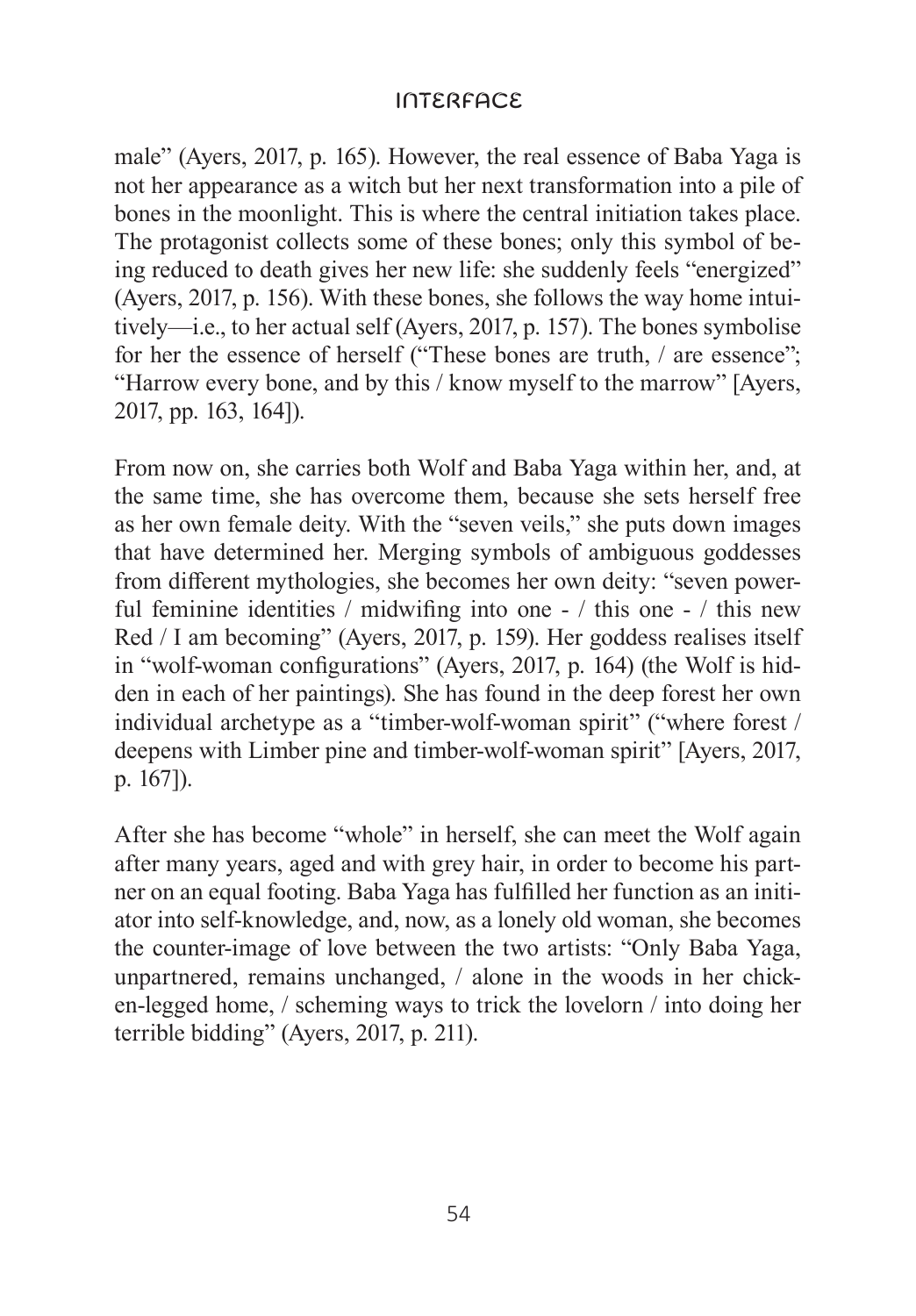## **4 Baba Yaga as initiator of a free and creative self**

Both 'novels in poems' can be characterised as transcultural neo-tales that hybridise motifs of foreign cultural provenance. What they have in common is that Baba Yaga—in accordance with Slavic folkloric tradition —assumes the function of an initiation figure. In both cases, she stands for a deeper, transrational dimension hidden from the ordinary consciousness of the protagonists, which is at the same time the origin of their creative power and their self-determination. Accordingly, their self-discovery coincides with their development of creativity as a poet resp. painter. While the emancipatory meaning of Baba Yaga is prefigured by its use in feminist contexts in the 20th century and is also internationally widespread, the relation Baba Yaga draws between the self and artistic creativity constitutes a specific re-evaluation of the motif in recent years in the United States.

However, the two authors treat this new function of Baba Yaga differently. In Yolen's novel, "finding Baba Yaga" —i.e., finding the self— is a permanent union with Baba Yaga as the 'inner witch,' which means individuation and creativity as an endless process of transition. This goal is characterised as exclusively feminine, whereas the masculine is only needed as a catalyst for its power: men stand for the patriarchal order to be abandoned or broken, boys are witch food, and powerful princes are disturbing interlopers. Ayers, on the other hand, uses Baba Yaga not as a destination, but as a stage on the path of individuation that must be overcome. She formulates this shifting goal as an inner and outer balance of female and male elements, which she calls love. Even though love is defined as an uninterrupted work of self-reflexive creation,<sup>6</sup> at the end of her novel, the development of the characters is nevertheless completed, as she explicitly points out: fairy tales end when things "get vexing".<sup>7</sup> Yolen's protagonist never arrives at such a conclusion; rather, she has learned to learn—becoming an autonomous and creative person, a poet, with ongoing readiness for further develop-

<sup>6</sup> The moral of the story is: "Listen – this is the truth: … Love is daily labor. … Love's labor pays / in love / that stays - / love." (Ayers, 2017, p. 213).

<sup>7</sup> "Fairy tales aren't fair. // They end when things / are just about / to get vexing –" (Ayers, 2017, p. 211).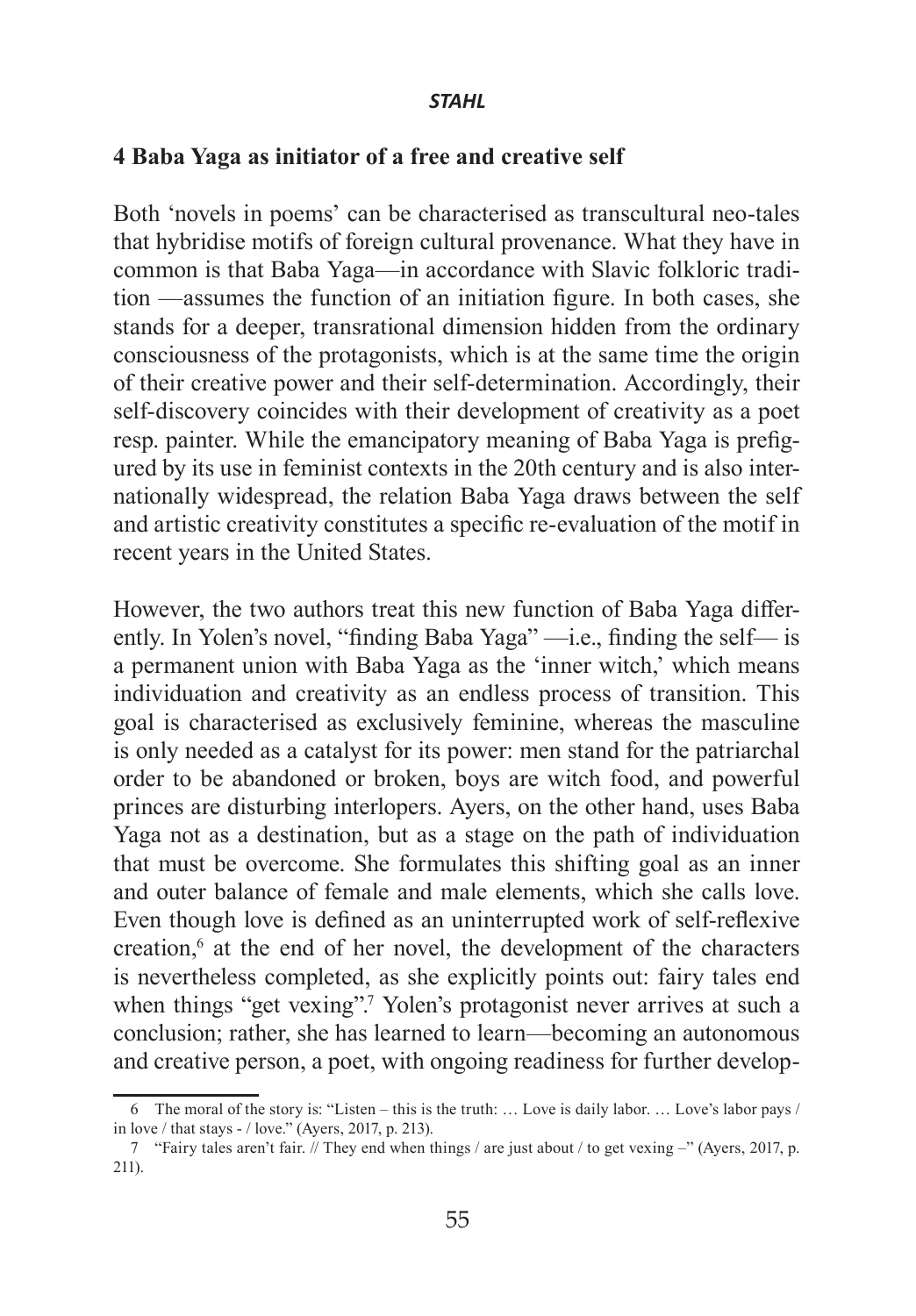ment. Her self is and remains genuinely transitory.

The choice of the specific form of a 'novel in poems' has a fundamental meaning for both authors. Yolen's book eludes the dichotomy of prose novel and poem and thus corresponds to the idea of an ongoing transition as a third form beyond binary orders, which is adequate to the self as a pure force of creativity. All of the poems—with the exception of the frame texts—originate from the pen of the protagonist herself and reflect her aesthetic evolution as a poet. Ayers, on the other hand, uses the form of a 'novel in poems' to provide insights into her characters from multiple perspectives; sometimes Red Riding Hood speaks, sometimes the Wolf, sometimes other figures, or sometimes a narrator, to which the epigraphs, the titles of the poems, and their arrangement refer. This polyphonic form corresponds to the protagonist's developmental goal in the novel, which consists in the ability to live in a balance between multiple selves on the basis of their self-determination, avoiding superiority or subordination.

Yolen and Ayers demonstrate the 'novel in poems' to be a productive form, which is able to narrate a plot in an elaborated as well as suspenseful way and open up psychological insights through the expressive value and semiotic surplus of poetic language.